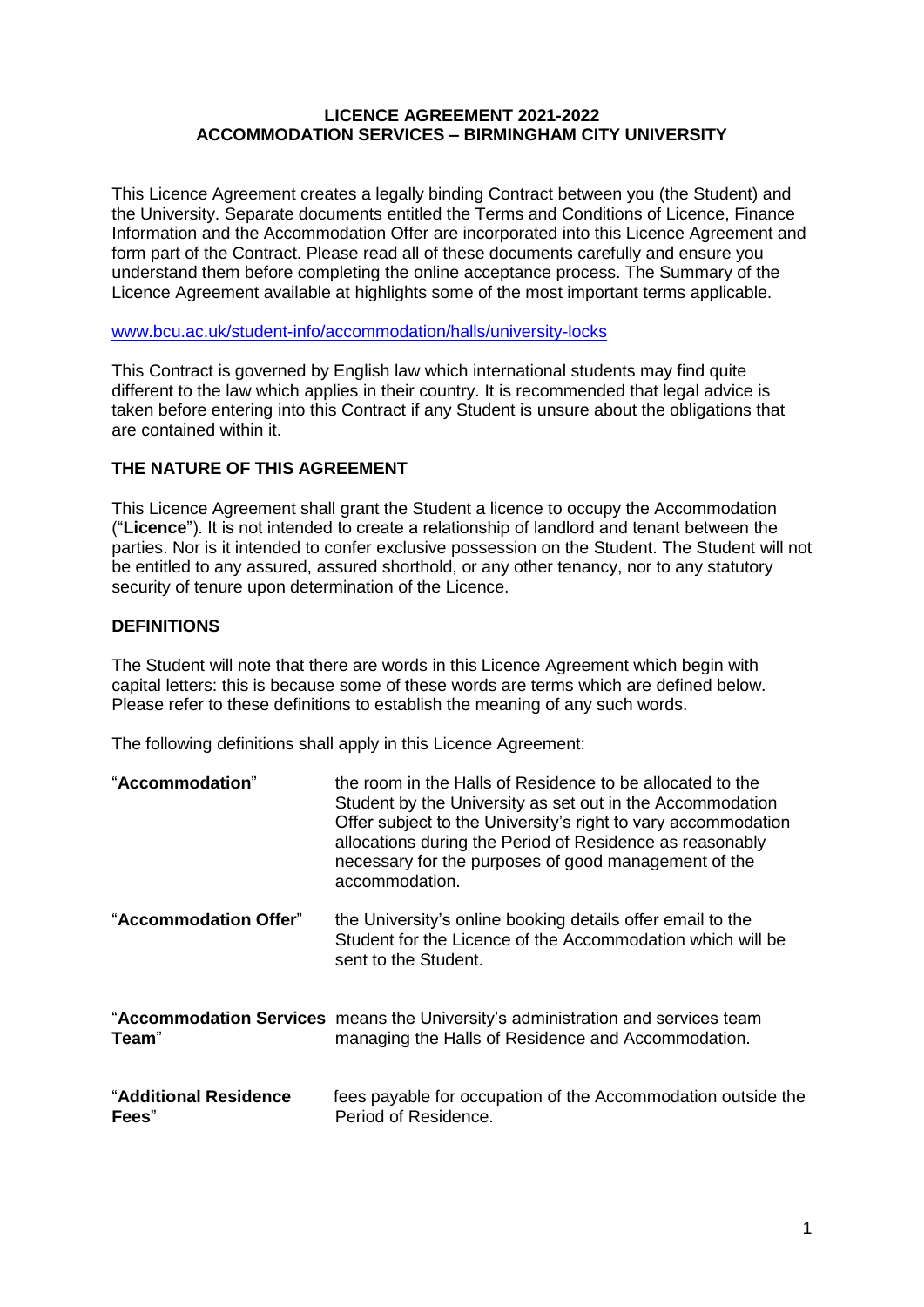| "Common Parts"              | any shared facility such as kitchen, bathroom, common areas<br>or other room allocated to the Accommodation and those parts<br>of the University's property which are necessary for the<br>purpose of gaining access to the Accommodation.                                                                                                                                                                                                                                                                                                                           |  |  |
|-----------------------------|----------------------------------------------------------------------------------------------------------------------------------------------------------------------------------------------------------------------------------------------------------------------------------------------------------------------------------------------------------------------------------------------------------------------------------------------------------------------------------------------------------------------------------------------------------------------|--|--|
| "Contents"                  | the fixtures, fittings and equipment in the Accommodation and<br>Halls of Residence.                                                                                                                                                                                                                                                                                                                                                                                                                                                                                 |  |  |
| "Contract"                  | comprised of this Licence Agreement, the Terms and<br>Conditions of Licence, Finance Information and<br>Accommodation Offer.                                                                                                                                                                                                                                                                                                                                                                                                                                         |  |  |
| "Data Protection<br>Laws"   | means the Data Protection Act 2018, the United Kingdom<br>General Data Protection Regulation (UK GDPR), the<br>Regulation of Investigatory Powers Act 2000, the<br>Telecommunications (Lawful Business Practice) (Interception<br>of Communications) Regulations 2000 (SI 2000/2699), , the<br>Privacy and Electronic Communications Regulations 2003 and<br>all applicable laws and regulations relating to processing of<br>personal data and privacy, including where applicable the<br>guidance and codes of practice issued by the Information<br>Commissioner. |  |  |
| "E-Room Booking<br>Details" | means the details of the Accommodation booking by the<br>Student and the University.                                                                                                                                                                                                                                                                                                                                                                                                                                                                                 |  |  |
| "Halls of Residence"        | building in which the Accommodation is situated as set out in<br>the Accommodation Offer.                                                                                                                                                                                                                                                                                                                                                                                                                                                                            |  |  |
| "Online Induction"          | the Accommodation Online Induction process which provides<br>information relevant to the Student's arrival and occupancy of<br>the Accommodation.                                                                                                                                                                                                                                                                                                                                                                                                                    |  |  |
| "Payment Dates"             | the payment dates as set out in the Finance Information<br>document which can be found at www.bcu.ac.uk/student-<br>info/accommodation/halls/university-locks                                                                                                                                                                                                                                                                                                                                                                                                        |  |  |
| "Period of Residence"       | the period of the Licence as set out in the Accommodation<br>Offer.                                                                                                                                                                                                                                                                                                                                                                                                                                                                                                  |  |  |
| "Personal Data"             | means any personal data (as defined in the Data Protection<br>Laws) processed by in connection with this Licence, and for<br>the purposes of this Licence includes Sensitive Personal Data.                                                                                                                                                                                                                                                                                                                                                                          |  |  |
| "Residence Fee(s)"          | the Residence Fee as set out in the E-Room Bookings Details<br>which includes the price of the Services.                                                                                                                                                                                                                                                                                                                                                                                                                                                             |  |  |
| "Rights"                    | to occupy the Accommodation;<br>(a)<br>(b)<br>to use the Contents (along with others entitled);<br>to use the Common Parts (along with others entitled);<br>(c)<br>to use the Services (along with others entitled).<br>(d)                                                                                                                                                                                                                                                                                                                                          |  |  |
| "Services"                  | repair of the Halls of Residence;<br>(a)<br>lighting and heating the Halls of Residence;<br>(b)                                                                                                                                                                                                                                                                                                                                                                                                                                                                      |  |  |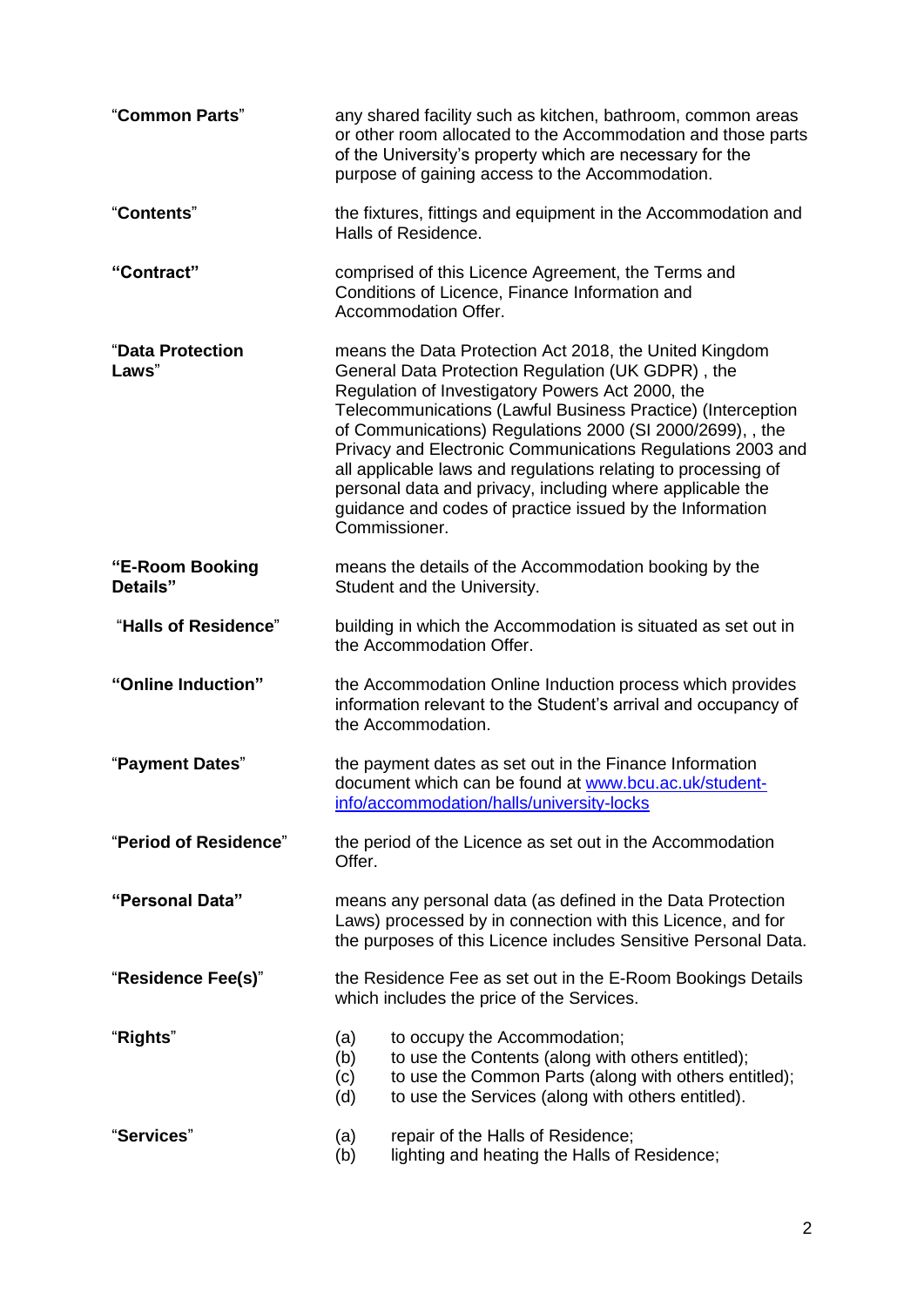|                          | (c)                                                                                                                                                                                                                | providing hot and cold running water to the Halls of<br>Residence;                                                                                                                                                                                                      |  |
|--------------------------|--------------------------------------------------------------------------------------------------------------------------------------------------------------------------------------------------------------------|-------------------------------------------------------------------------------------------------------------------------------------------------------------------------------------------------------------------------------------------------------------------------|--|
|                          | (d)                                                                                                                                                                                                                | providing an electricity supply to the Halls of<br>Residence;                                                                                                                                                                                                           |  |
|                          | (e)<br>(f)<br>(g)                                                                                                                                                                                                  | basic Internet provision;<br>insurance of the Halls of Residence and limited cover<br>for the Student's personal possessions as detailed in<br>the Online Induction;<br>disposal of rubbish deposited in proper receptacles;                                            |  |
|                          | (h)                                                                                                                                                                                                                | providing pest control services.                                                                                                                                                                                                                                        |  |
|                          |                                                                                                                                                                                                                    | The Residence Fee includes a charge for heating. In<br>accommodation where students are able to control the heating<br>in their study bedroom, this is subject to reasonable usage by<br>the student who is encouraged to act in an environmentally<br>responsible way. |  |
| "Student"                | the person set out in the E-Room Bookings Details to whom<br>the University has offered the Accommodation who may or<br>may not be an enrolled student at the University at the time.                              |                                                                                                                                                                                                                                                                         |  |
| "Sub-Contractor"         | any sub-contractor or company or other third party that may be<br>appointed or authorised by the University to provide the<br>Services and carry out the other obligations of the University in<br>this Agreement. |                                                                                                                                                                                                                                                                         |  |
| "University Regulations" | the rules and regulations which are incorporated into and form<br>part of the Contract.                                                                                                                            |                                                                                                                                                                                                                                                                         |  |
| "University"             | Birmingham City University.                                                                                                                                                                                        |                                                                                                                                                                                                                                                                         |  |
| "University Campus"      | means any land or property owned, used or managed by<br>Birmingham City University.                                                                                                                                |                                                                                                                                                                                                                                                                         |  |
| "University Partner"     | means any third party partner provider of accommodation to<br>University students, including the following: Unite Students,<br>Student Roost, Onyx and The Student Housing Company.                                |                                                                                                                                                                                                                                                                         |  |

# **OPERATING PROVISIONS**

The University agrees to grant and the Student agrees to take the Licence and the Rights for the Period of Residence subject to the conditions set out in this Contract and the Terms and Conditions of Licence.

### **1. Student's Obligations**

The Student agrees:

- 1.1 To pay the Residence Fee to the University in advance, on or before the Payment Date(s).
- 1.2 To complete the Online Induction process.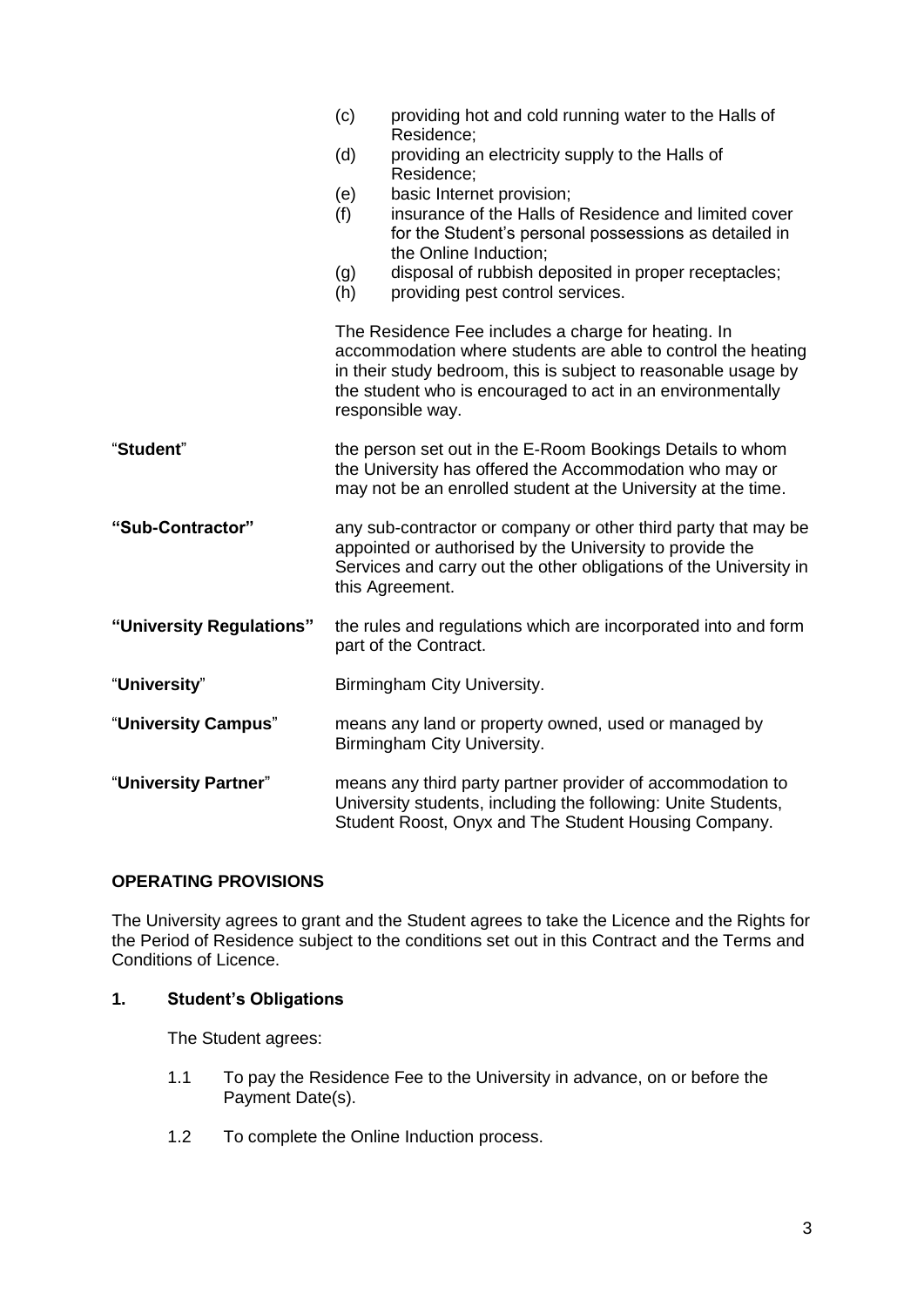- 1.3 To display your University identification card at any time when requested by any University member of staff and/or a security officer when seeking to gain access to or when inside the Accommodation, Common Parts or Halls of Residence. Where it is deemed necessary to protect the security of the Accommodation, Halls of Residence and Common Parts, access may be denied where you are unable to display your University identification card on request.
- 1.4 To keep the Accommodation, the Contents and (jointly with other students) the Common Parts in a clean and tidy condition. The University may temporarily suspend use of the Common Parts if they are not kept in a clean and tidy condition by the students (including the Student) using them.
- 1.5 To leave the Accommodation in a clean and tidy condition and return all keys and fobs, where issued, to the University at the end of the Period of Residence howsoever determined.
- 1.6 To allow the University or any Sub-Contractor at reasonable times after giving 24 hours' notice (or 7 days' notice for planned maintenance) to enter the Accommodation for the purpose of viewing inspection, cleaning, maintenance repair or otherwise in performance of its duties or obligations (no notice being necessary in an emergency, during a fire drill or where the need for repair was reported by the Student or where access is required to complete a repair to, for example, the ventilation system). In such circumstances, the Student agrees that he may be required to leave the Accommodation for a reasonable period to allow University staff or any Sub–Contractor's staff to carry out the inspection, duties, service or repair.
- 1.7 To comply with all applicable legislation to avoid the Student's actions or negligence having an adverse effect on the University or other students or on the owners or occupiers of nearby property. This includes compliance with the University's policy on illegal substances. The University operates a zero tolerance policy with regard to the possession, use and/or supply of illegal substances and psychoactive substances (psychoactive substances are substances that, when taken in or administered into one's system, affect mental processes, e.g. cognition or affect) on/in its property.
- 1.8 To comply with Accommodation Services' [rules, regulations and policies](https://www.bcu.ac.uk/student-info/accommodation/faqs) [www.bcu.ac.uk/student-info/accommodation/halls/university-locks](http://www.bcu.ac.uk/student-info/accommodation/halls/university-locks)
- 1.9 To comply with the relevant University [Regulations.](https://www.bcu.ac.uk/student-info/university-regulations)
- 1.10 To check your University email address regularly for communications relating to your Accommodation and/or the Common Parts.
- 1.11 To report to the University as stated in the Terms and Conditions of Licence any damage or want of repair or failure of the Services within 24 hours of becoming aware of any of them.
- 1.12 To pay to the University all costs (including legal costs and fees) reasonably incurred in enforcing the Student's obligations or arising from a breach of them.
- 1.13 To contact the Accommodation Services Team (contact details can be found in the Finance Information documentation) regarding any Accommodation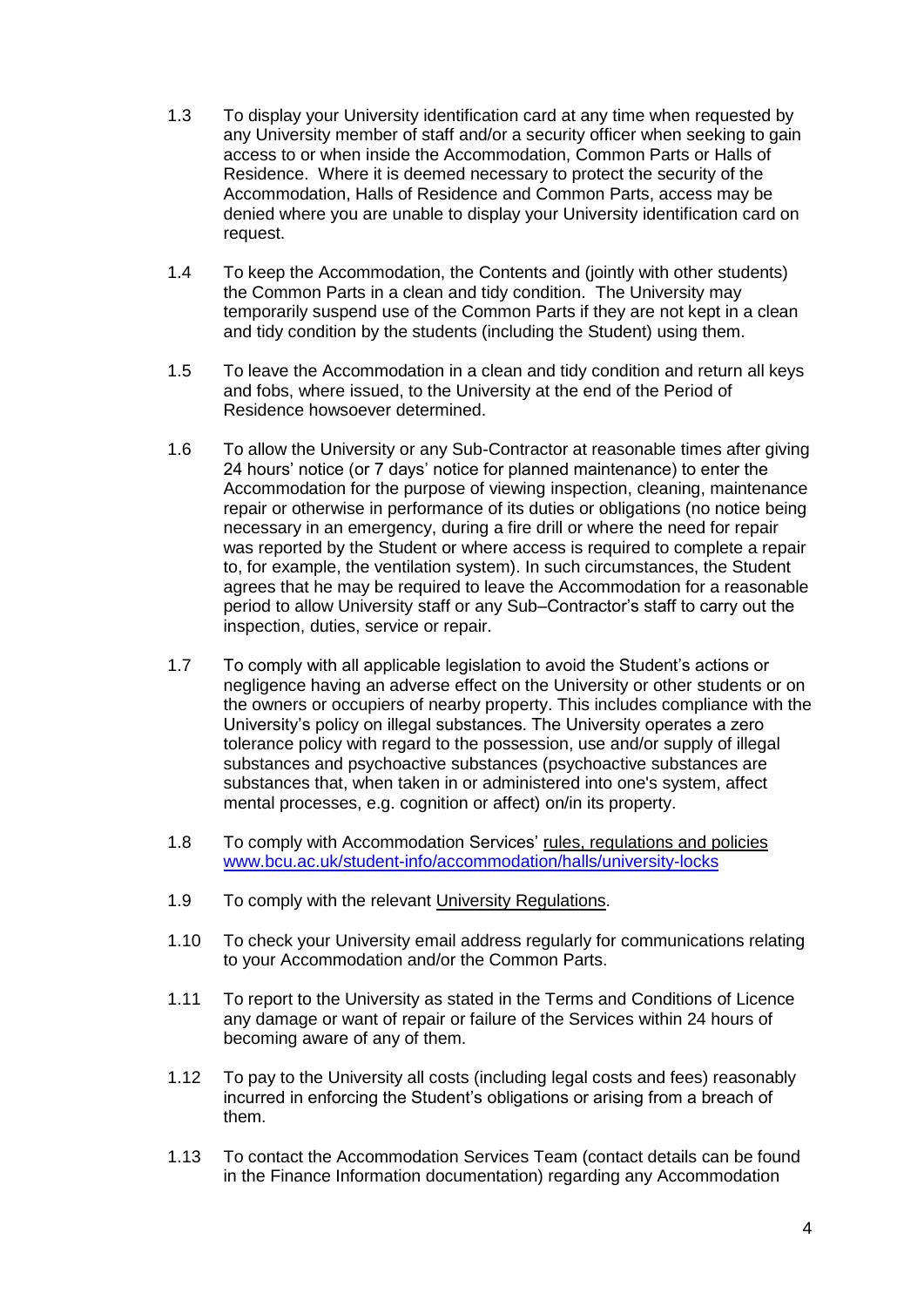debt outstanding before the end of the Period of Residence to organise payment.

- 1.14 Where the Student causes damage to the Accommodation, Common Parts or Halls of Residence to pay the cost of repairing the damage or reinstating the loss.
- 1.15 Where damage or loss occurs to the Accommodation, the Common Parts or the Halls of Residence and it is not possible for the University, after making all reasonable enquiries, to ascertain who is at fault, where appropriate to pay a fair and reasonable proportion, as reasonably determined by the University, of the cost of repairing the damage or reinstating the loss.
- 1.16 To promptly send to the University a copy of any communication the Student receives which is likely to affect the Accommodation, the Halls of Residence or the University.
- 1.17 Not to alter, add to or do anything which may cause damage to the electrical installation or equipment or other Services provided in the Halls of Residence or which may be a fire risk or in any other way put the health and safety or security of others, the University's or other people's property at risk.
- <span id="page-4-0"></span>1.18 To be responsible for the conduct of any visitor(s) to the Accommodation, the Common Parts, the Halls of Residence or the University Campus. The University reserves the right to refuse admission to any non-resident and/or to require any non-resident to leave; this includes Students from other Accommodation and other halls of residence.
- 1.19 Not to smoke or allow visitors to smoke in any area of the Accommodation, the Common Parts or Halls of Residence or external areas designated as non-smoking, including the use of e-cigarettes, vaping and non-tobacco cigarette products.
- 1.20 Not to bring firearms or any other offensive weapon, fireworks, pressurised gas canisters or any illegal substances or any psychoactive substances (psychoactive substances are substances that, when taken in or administered into one's system, affect mental processes, e.g. cognition or affect) into the Halls of Residence or University Campus and to comply with the Fire Arms Imitation, Fire Arms & Offensive Weapons Policy (accessible at [www.bcu.ac.uk/student-info/accommodation/halls/university-locks\)](https://www.bcu.ac.uk/student-info/accommodation/halls/university-locks)
- 1.21 Not to put any chemical cleaning agents or drain clear products or anything harmful or which is likely to cause blockage in any pipes or drains.
- 1.22 Not to remove from, affix to, change, damage or attempt to repair the structure or decorative finish of the Accommodation, the Common Parts, the Halls of Residence, or the Contents, or any external area of the University Campus.
- 1.23 Not to bring additional furniture or soft furnishings into the Accommodation, the Common Parts or Halls of Residence.
- 1.24 Not to use the Accommodation for any purpose other than as a study bedroom including not running a business.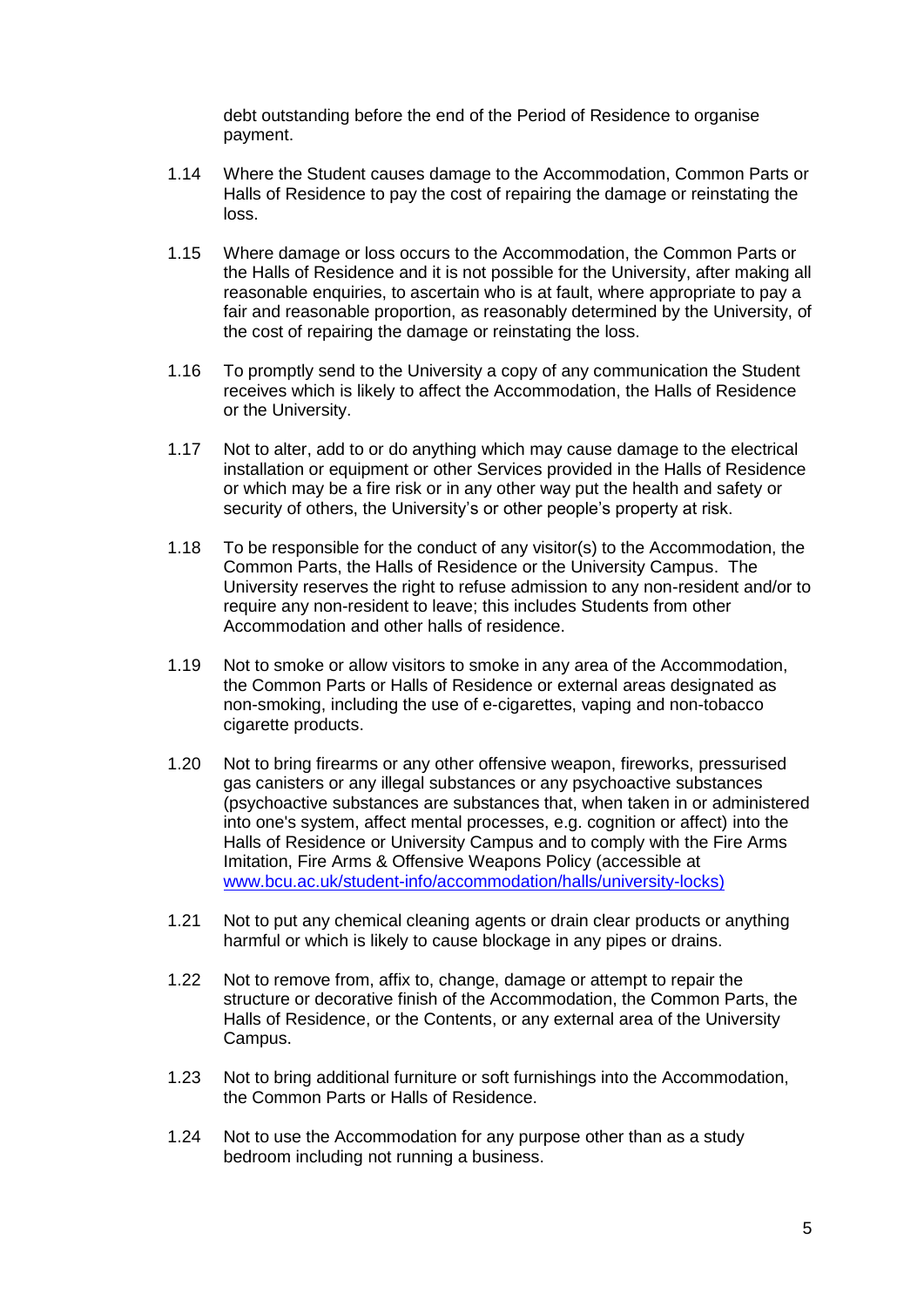- 1.25 Not to share the Accommodation or sub-let it or transfer occupancy to any person.
- 1.26 Not to cause any nuisance, offence, disruption, harassment or persistent disturbance to others (either inside or outside the Halls of Residence).
- 1.27 Not to behave in any way which harms or could harm the University's reputation, including the use of social media for this purpose.
- 1.28 Not to add to, tamper with or change the information technology services installation or supply to the Accommodation, the Common Parts or Halls of Residence.
- 1.29 Not to bring into the Accommodation, the Common Parts or Halls of Residence any animal unless it is an aid for a disabled person and prior permission has been requested and authorised by the University Enablement and Wellbeing Team and Accommodation Services Team.
- 1.30 Except for designated vehicle storage or parking areas not to bring into the Halls of Residence grounds any vehicle unless it is an aid for a disabled resident holding a valid blue badge permit and University Locks parking permit.
- 1.31 Not to cause any obstruction of the Accommodation, the Common Parts or Halls of Residence.
- 1.32 To act in accordance with any government public health advice or regulations and health and safety legislation.

### **2. University's Obligations**

The University agrees:

- <span id="page-5-0"></span>2.1 To provide or procure the provision of the Services.
- 2.2 Except in the case of an emergency, for reported repairs and fire drills or as otherwise provided for in Clause 1.6 above or in the Terms and Conditions of Licence, to give the Student at least 24 hours' notice prior to entering the Accommodation.
- 2.3 Not to interrupt the Student's occupation of the Accommodation save where reasonably necessary.
- 2.4 To comply with the provisions of the Universities UK Student Accommodation Code, which can be found at [www.thesac.org.uk/](http://www.thesac.org.uk/)
- 2.5 Not to disclose Personal Data obtained from the Student except as permitted by Clause 9 of this Licence Agreement or where there is serious risk of harm to the Student, to others or to the University's property or as otherwise permitted by the Data Protection Laws.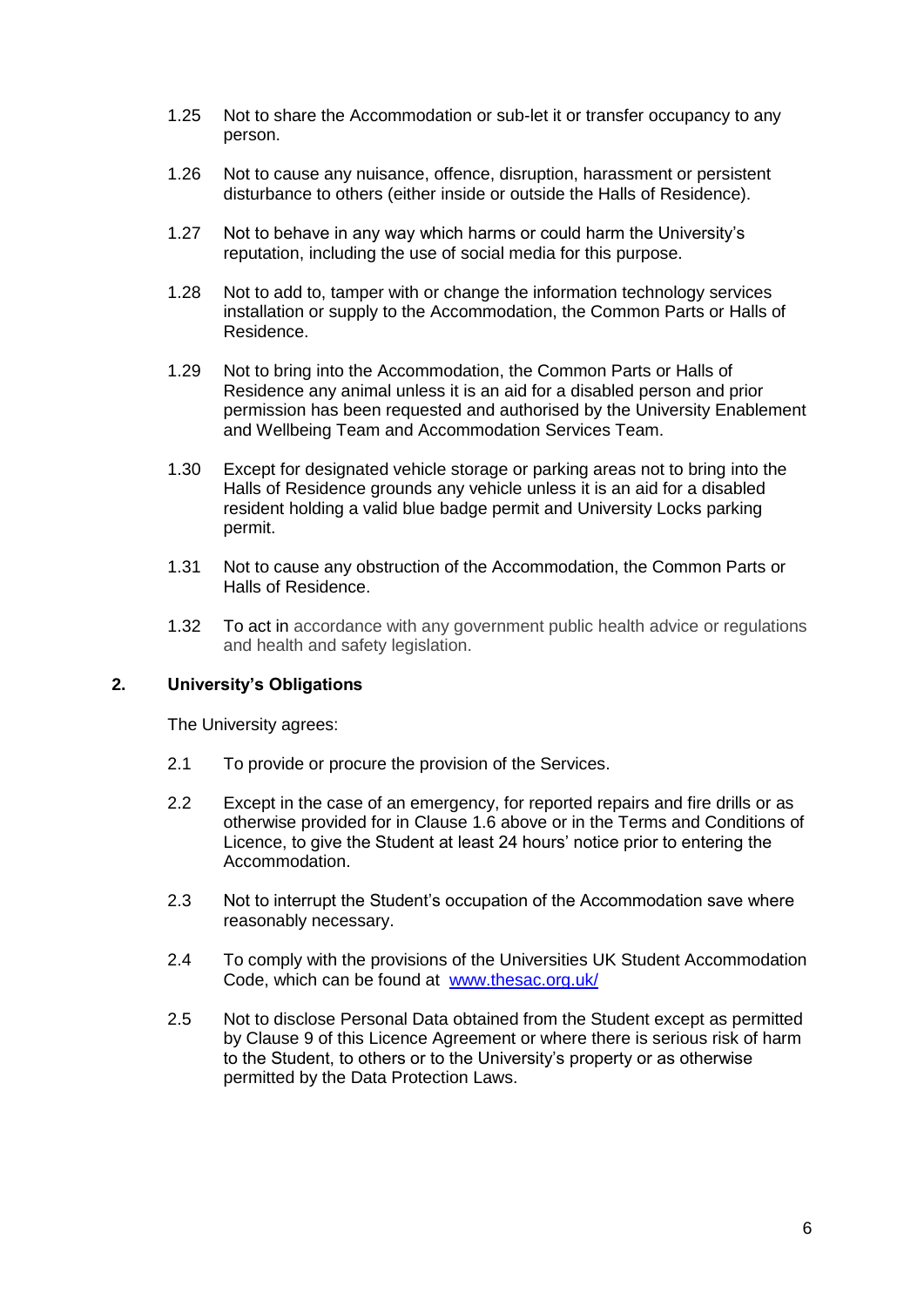# **3. Relocation**

- 3.1 The University reserves the right to vary accommodation allocations as reasonably necessary for the purposes of good management of the accommodation.
- 3.2 The University reserves the right to relocate the Student to comparable alternative accommodation (which may be at another halls of residence) during the Period of Residence where it is reasonable to do so, and if in the opinion of the University the Student's health or behaviour constitutes a serious risk to the health and safety and/or wellbeing of the Student and/or other students and/or staff, and/or presents a serious risk to other people's property.
- 3.3 The Student will have the right to terminate this Contract in accordance with Clause 5 as an alternative to relocating. The Student may terminate this Contract within 7 working days' of the alternative accommodation offer without the Student having to comply with conditions in Clause 5.1. This Clause 3.3 does not apply where the Student is in breach of one or more of their obligations in this Contract.
- 3.4 Where the University relocates the Student because the Student is in breach of one or more of his or her obligations under the Contract (or where the relocation is made at the Student's request), the Student shall pay the University a transfer fee of £50.
- 3.5 Subject to Clause 3.6, where the Student is required to move to alternative accommodation, the University will use its best endeavours to ensure the Student is allocated alternative accommodation of a similar standard within the same Halls of Residence. However, in exceptional circumstances, the Student may be required to move to accommodation of a different standard and/or in a different halls of residence. In these circumstances the University's approach will be as follows:
	- a) a Student moved to a higher standard of accommodation would not be charged an increased Residence Fee; and
	- b) a Student moved to a lower standard of accommodation would have his/her Residence Fee reduced accordingly.
- 3.6 If the Student is relocated on the grounds set out in Clause 3.4 of this Licence then the University reserves the right to increase the Residence Fee consistent with the new standard of accommodation, or (as the case may be) not offer a reduction in the Residence Fee that applied before relocation.

# **4. Other Conditions**

4.1 The University or any Sub-Contractor is entitled, at the Student's expense, to remove from the Accommodation or the Common Parts or Halls of Residence any article which constitutes an obstruction or a fire or health or safety risk but (unless perishable) will, if requested, return it to the Student at the end of the Period of Residence. The University or any Sub-Contractor is entitled to remove any item left in the Accommodation, the Common Parts or the Halls of Residence by the Student at the end of the Period of Residence and shall be entitled to deal with it in accordance with the Left Property Policy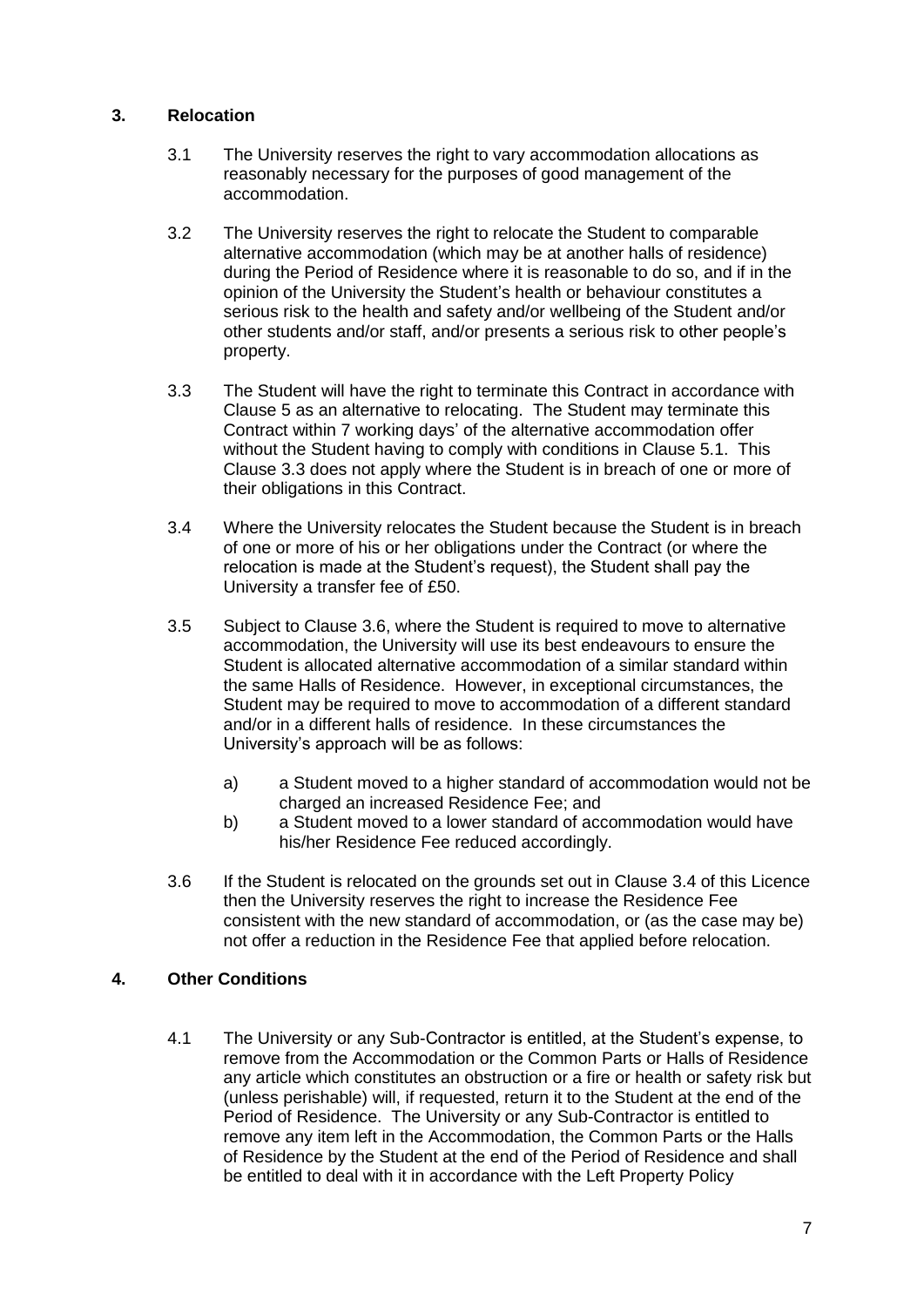[www.bcu.ac.uk/student-info/accommodation/halls/university-locks](http://www.bcu.ac.uk/student-info/accommodation/halls/university-locks)

- 4.2 Save where expressly stated otherwise, notices under this Contract must be in writing and sent to Birmingham City University, Accommodation Services Team, Curzon Building, 4 Cardigan Street, Birmingham, B4 7BD.
- 4.3 This Contract is not intended to confer any benefit on anyone who is not party to it.
- 4.4 This Contract and the Terms and Conditions of Licence contain all the terms agreed to by the University and the Student at the time the Contract comes into effect and any variation to the terms will only be effective if agreed between the Student and the University. The University will confirm any agreed variation to the Student in writing at the time the variation is made.
- 4.5 The Student will be liable for Additional Residence Fees if they collect the keys for the Accommodation before the start date of the Period of Residence even if the Student does not actually move in to the Accommodation. Additional Residence Fees will (if applicable) be charged on a proportional basis of the Residence Fee for each day of occupation outside the Period of Residence.
- 4.6 The Student may be liable for Additional Residence Fees for the Accommodation after the end of the Period of Residence until the keys are returned even if the Student has actually moved out of the Accommodation. Additional Residence Fees will (if applicable) be charged on a proportional basis of the Residence Fee for each day of occupation outside the Period of Residence.
- 4.7 If the Student fails to return the keys, the Student will be charged the cost of obtaining replacement keys and/or if necessary, the cost of changing locks (including labour charges).
- 4.8 At the end of the Period of Residence, the Student should clear their Accommodation of all belongings by **10:00am** and return the keys to the relevant Accommodation Services Team office. Please make sure that the doors are locked and the windows in your Accommodation are firmly closed when you leave. In the event that doors or windows are left open, the Student will be charged for any damage caused.
- 4.9 The Student must not duplicate any keys issued by the University or use the keys otherwise than in accordance with the purpose for which they were issued.
- 4.10 If the keys are lost by the Student, the Student will be charged for the cost of replacement.
- 4.11 If the Student locks themselves out of their Accommodation, the University will take steps to arrange to provide the Student with access to their room within a reasonable period.
- 4.12 The Student agrees to pay directly to the relevant public authorities any additional charge for which they may be liable (e.g. TV licence, internet upgrades, etc.). In the event that the University becomes liable for any such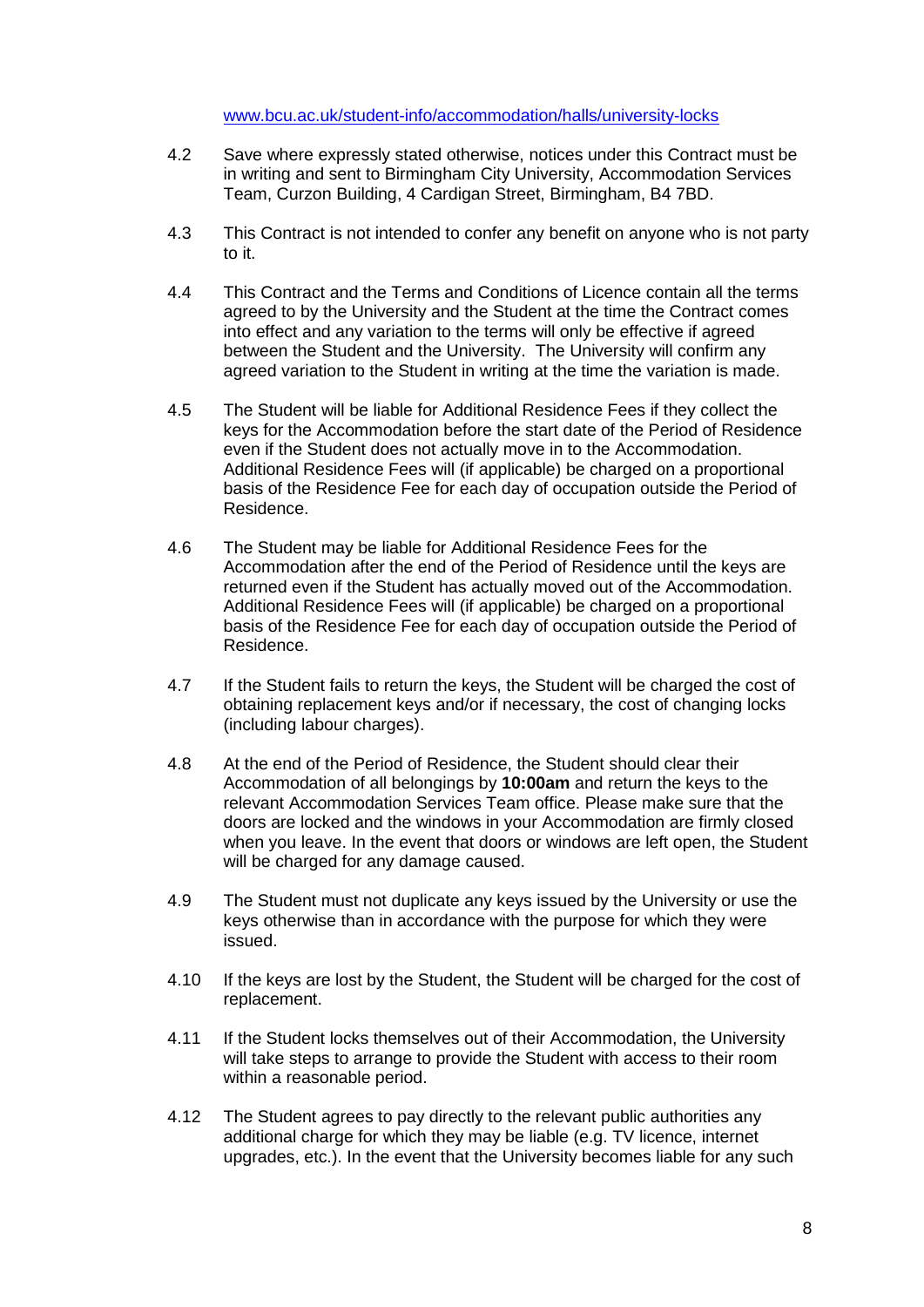charges as a result of the Student's Accommodation under this Licence, the University is entitled to recover these charges from the Student.

4.13 Students are advised that the University maintains an insurance policy in respect of the contents of the Halls of Residence. Claims on the policy will need to be actioned by the Student and any excess applicable will normally be payable by the Student.

## **5. Termination of this Contract**

- 5.1 Unless and until the Contract is terminated pursuant to this Clause 5, the Student undertakes to remain in occupation of the premises throughout the Period of Residence and make all payments under the Contract when they fall due.
- 5.2 The University may terminate this Contract at any time with immediate effect by serving notice on the Student if:
	- a) any sums under this Contract remain outstanding 30 days' or more after the due date for payment
	- b) the Student has materially or persistently breached the conditions of this Contract by, for example (without limitation), engaging in behaviour constituting a serious nuisance or annoyance to the community (including other students, other residents, staff or other authorised users of the University) or of neighbouring property;
	- c) in the reasonable opinion of the University, the Student's health or behaviour constitutes a serious risk to the health and safety and/or wellbeing of the Student and/or other students and/or staff, and/or presents a serious risk to other people's property;
	- d) the Student ceases to be a registered student of the University, takes an interruption/deferment of studies, or is excluded, suspended or withdrawn from the University;
	- e) the Accommodation (or access to it) is damaged to the extent that it is not fit for habitation.
- 5.3 The Student may terminate this Contract at any time by serving written notice on the University if the Student has complied with all his obligations under the Contract up to the date of termination and:
	- a) the University is in material breach of its obligations under this Contract (examples of material breaches by the University include (without limitation) persistent failure by the University to provide essential Services such as power or water, or failure within a reasonable time to repair serious damage to the Accommodation coupled with failure to offer alternative Accommodation where the damage renders the Accommodation uninhabitable); and/or
	- b) the Student finds a replacement University student who is not already living in the University portfolio accommodation, who is reasonably acceptable to the University, who agrees to take over occupation of the Accommodation and assume all obligations of the Student under the Contract for the remainder of the Period of Residence and who enters into an agreement with the University to that effect; and/or
	- c) the Student seeks release from the Contract on grounds of extenuating circumstances and these grounds are agreed by the Accommodation Services Team, at their sole discretion. Students will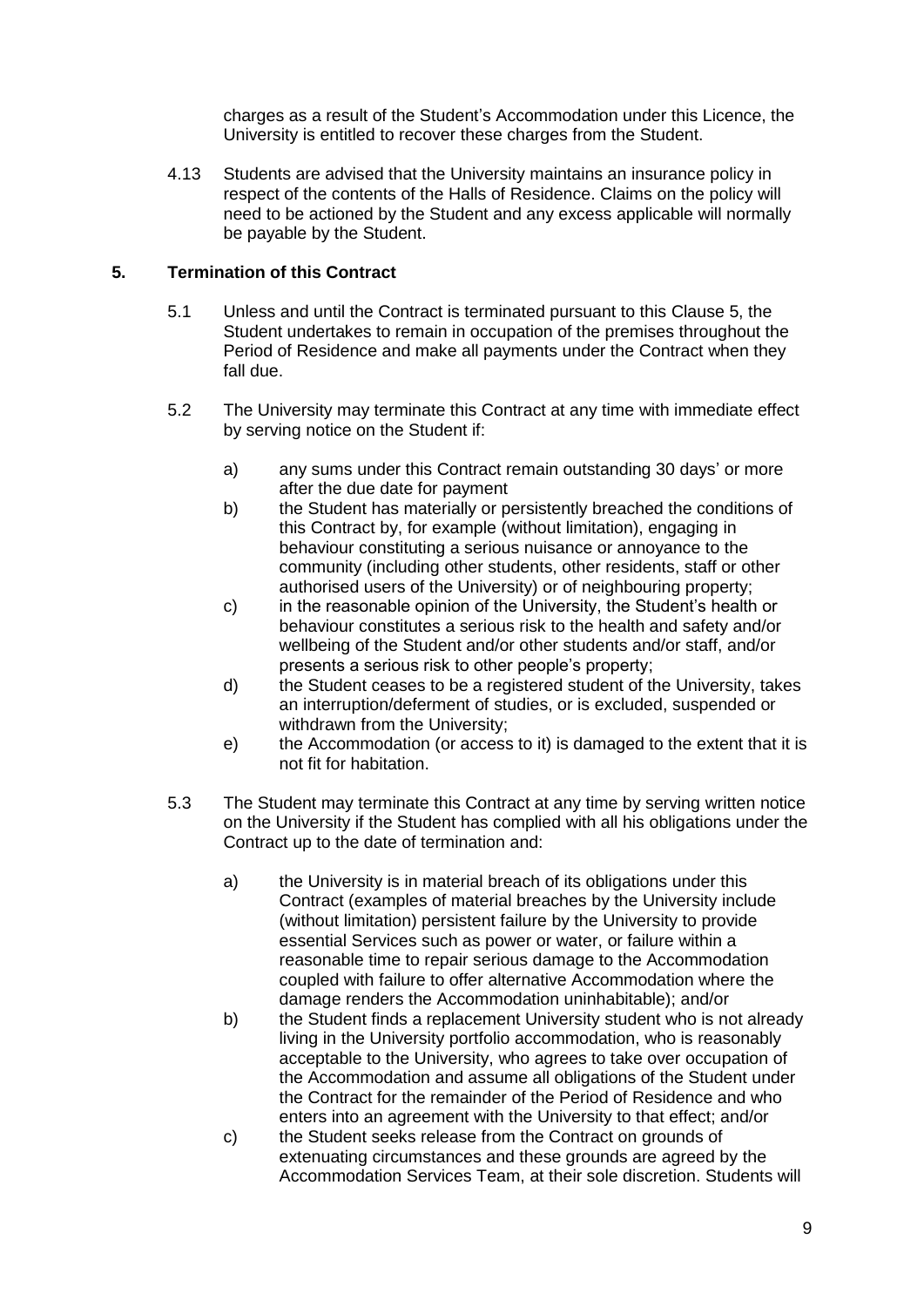be required to complete a leaving form which is available from the Halls of Residence office.

- 5.4 Upon any termination of the Contract under this Clause 5 the Student shall be liable for any breach of his or her obligations under the Contract which occurred before the date of termination.
- 5.5 On termination of the Contract the Student will remain liable for Residence Fees as follows:

| <b>Termination by</b><br><b>University or</b><br>Student? | <b>Reason for</b><br>termination                                                                                         | <b>Duration of liability for Residence</b><br>Fee payable                                                                                                |
|-----------------------------------------------------------|--------------------------------------------------------------------------------------------------------------------------|----------------------------------------------------------------------------------------------------------------------------------------------------------|
| University                                                | Failure to pay<br>sums owed<br>after 30 days or<br>more<br>(5.2a)                                                        | Remainder of Period of Residence<br>unless or until the Accommodation is<br>re-let (as per 5.3b)                                                         |
| <b>University</b>                                         | Material or<br>persistent<br>breach by the<br>Student of its<br>obligations<br>under the<br>Contract<br>5.2 <sub>b</sub> | Remainder of Period of Residence<br>unless and until the Accommodation is<br>re-let (as per 5.3b)                                                        |
| Student or<br><b>University</b>                           | <b>Material breach</b><br>of obligations/s<br>owed by the<br>University<br>under the<br>Licence (5.3a)                   | The Student will only be liable for the<br>portion of the Residence Fee up to the<br>date the Student provides vacant<br>possession of the Accommodation |
| Student or<br>University                                  | Student is no<br>longer a<br>registered<br>student at the<br>University<br>(5.2d)                                        | 28 days after vacant possession of the<br>Accommodation unless and until the<br>room is re-let (as per 5.3b)                                             |
| <b>Student</b>                                            | University is<br>required to<br>transfer Student<br>to alternative<br>accommodation<br>(3.3)                             | The Student will only be liable for the<br>portion of the Residence Fee up to the<br>date the Student provides vacant<br>possession of the Accommodation |
| <b>Student</b>                                            | Student no<br>longer wishes<br>to live in the<br>Accommodation<br>but continues to<br>study at the<br>University         | Remainder of Period of Residence<br>unless and until the Accommodation is<br>re-let (as per 5.3b)                                                        |
| Student or<br>University                                  | Where the<br>University                                                                                                  | The Student will only be liable for the<br>portion of the Residence Fee up to the                                                                        |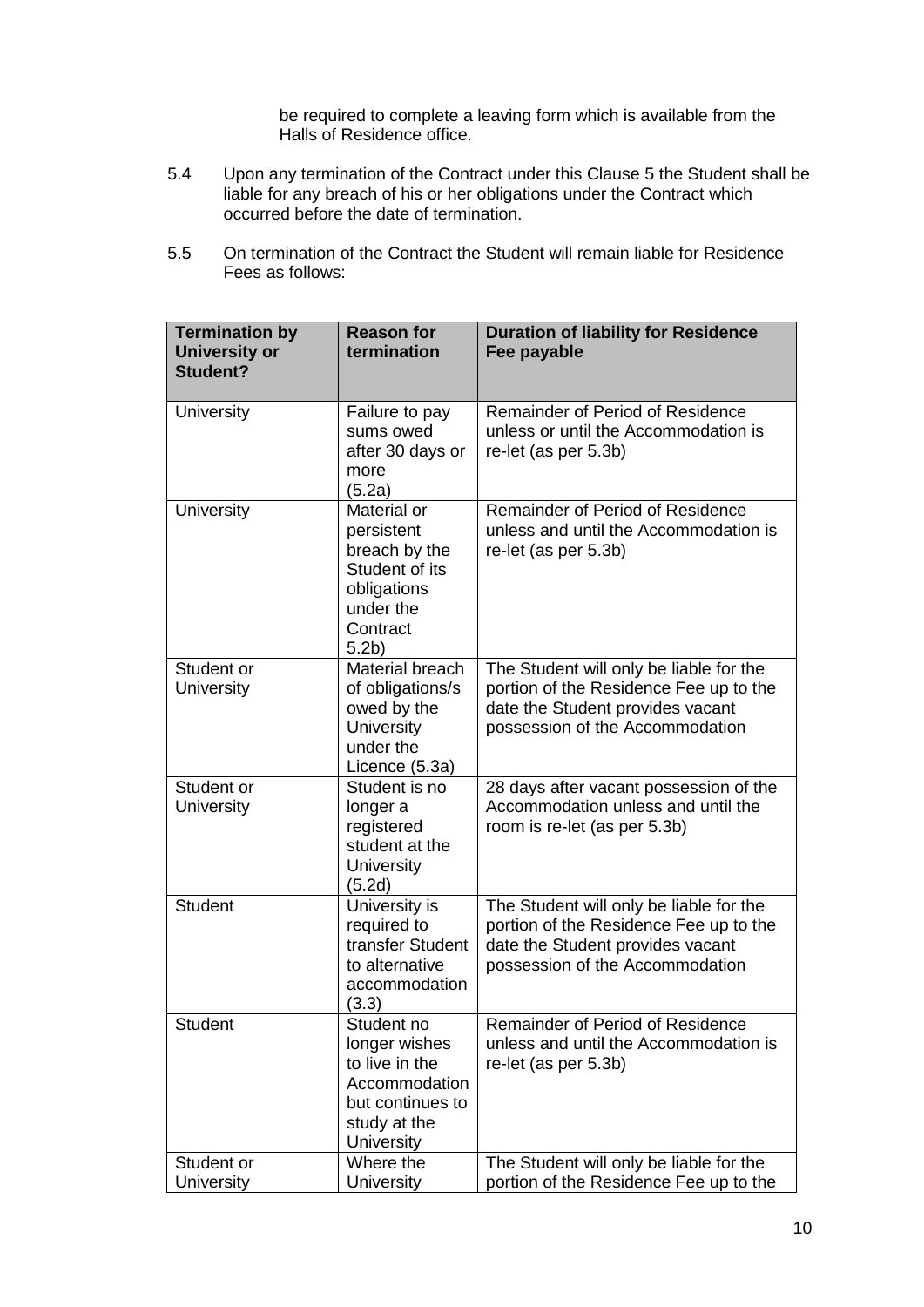|                          | exercises its<br>discretion to<br>waive some or<br>all of the<br><b>Residence Fee</b><br>where the<br>Contract has<br>been<br>terminated for<br>reasons outside<br>of the Student's<br>control/in<br>exceptional<br>circumstances | date the Student provides vacant<br>possession of the Accommodation or<br>up to a later date (prior to the expiry of<br>the Period of Residence) as determined<br>by Accommodation Services Team in<br>their absolute discretion. Evidence will<br>usually be required to demonstrate the<br>reason for the Student is having to<br>leave the Accommodation. |
|--------------------------|-----------------------------------------------------------------------------------------------------------------------------------------------------------------------------------------------------------------------------------|--------------------------------------------------------------------------------------------------------------------------------------------------------------------------------------------------------------------------------------------------------------------------------------------------------------------------------------------------------------|
| Student or<br>University | All other<br>circumstances                                                                                                                                                                                                        | Remainder of Period of Residence<br>unless and until the Accommodation is<br>re-let (as per 5.3b)                                                                                                                                                                                                                                                            |

- 5.6 Upon termination of this Contract, for whatever reasons, the Student:
	- a) must vacate the Accommodation, remove all personal belongings from the Accommodation, the Common Parts and the Halls of Residence and leave the Accommodation, the Common Parts and the Halls of Residence and all items belonging to the University in a reasonable state of cleanliness, tidiness and repair;
	- b) must return the keys and fob and, if applicable, parking permit to the Halls of Residence Office;
	- c) agrees that if any belongings or items are left in the Accommodation, the Common Parts and Halls of Residences or within owned property after the term of this Contract, the University shall be entitled to treat it/them in accordance with the Left Property Policy;
	- d) must complete an Accommodation Services Leaving Form (available from the Halls of Residence Office) confirming the date of departure and the reason why the Contract is being terminated. Accommodation Services cannot terminate the Contract until this confirmation has been received and keys to the Accommodation have been returned.

### **6. Disciplinary Action**

- 6.1 The Student may be disciplined according to the disciplinary process referred to in the Appendix (see below) for a breach of an obligation owed by the Student under the Contract.
- 6.2 The Student is entitled to appeal against a decision given pursuant to Clause 6 as set out in the Appendix. Where other University procedures are involved (such as the Disciplinary Procedure and/or the Fitness to Practise or Study Procedure) the Student will have a right to a review of the decision made under that procedure. For the avoidance of doubt, a visitor to University property shall have no right of appeal against a decision by the University to remove him/her under Clause [1.18.](#page-4-0)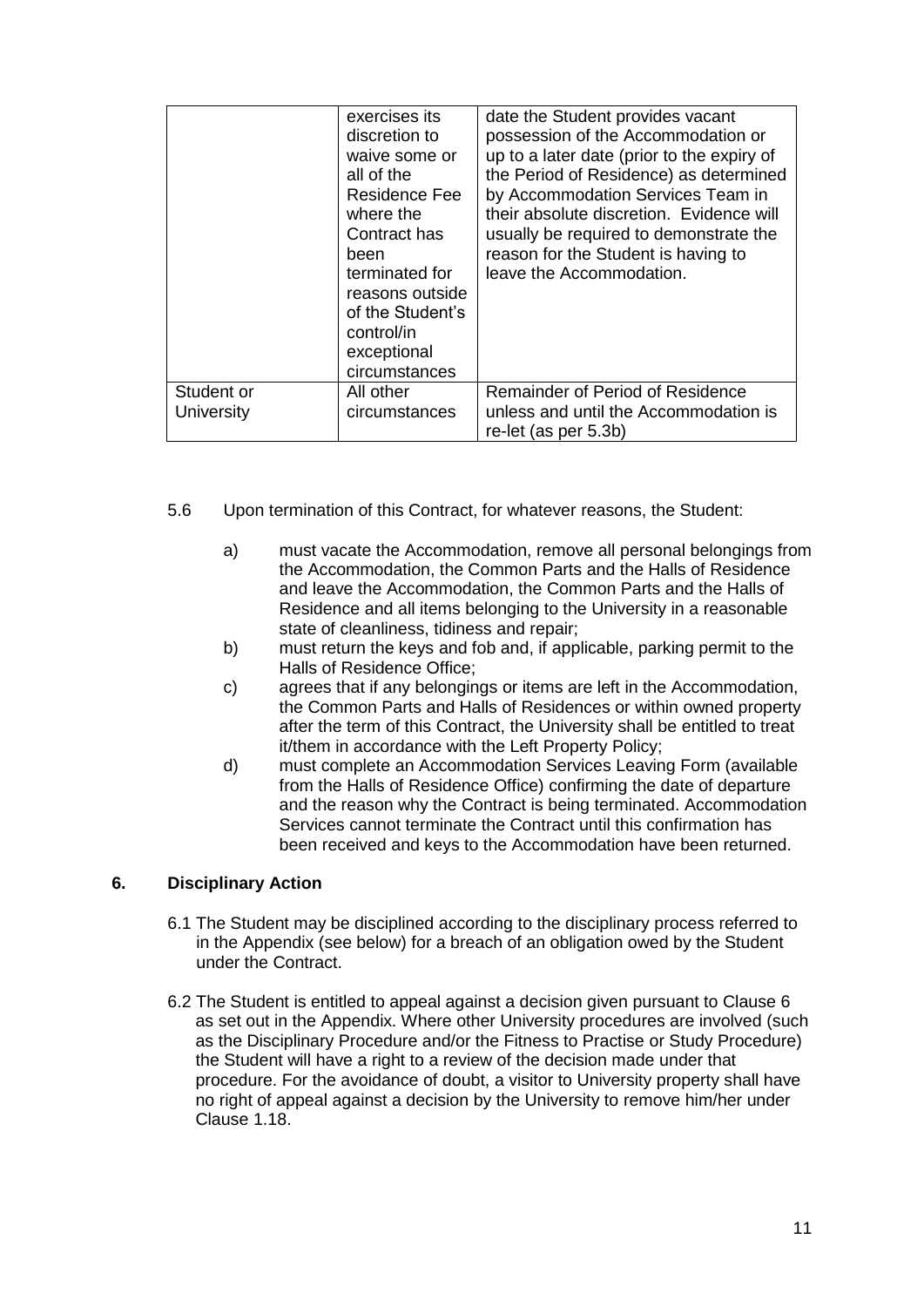# **7. Recovery of Residence Fee**

- 7.1 Students are advised that the University will seek to recover any unpaid fees from the Student which may be via a debt collection agency and/or by legal proceedings.
- 7.2 Please note that such action may have a negative effect on the Student ability to obtain credit in the future and may result in additional costs being incurred which will be payable in addition to the outstanding fees.

### **8. Disclaimers**

- 8.1 Save in respect of liability for death or personal injury arising from the University's negligence, the University shall not be liable for any loss, damage or expense in relation to a Student's person or property and/or any consequential loss whatsoever unless such loss, damage or expense is caused by the University's breach of its obligations in this Contract.
- 8.2 The University's liability (other than for liability arising from its own negligence or wilful default) shall, in all circumstances, be limited to the total Residence Fee actually paid under this Contract.
- 8.3 Where damage (save for reasonable wear and tear) is caused by the Student to the University's property, the University shall not be liable to repair any such damage (notwithstanding its obligations under Clause [2.1\)](#page-5-0) unless the cost is met either by the building insurance in place for the Halls of Residence (any excess on the policy being payable by the Student) or by the Student.

### **9 Data Protection**

- 9.1 The University is the Data Controller for the Student Personal Data processed for the purpose of this Licence and is subject to and must manage Personal Data in compliance with the Data Protection Laws.
- 9.2 By entering into this Licence the Student agrees that the University may process Student Personal Data (including when relevant Sensitive Personal data) that the University collects in accordance with this Licence Agreement and/or the University's Privacy Policy. In particular, the University will be entitled to use Personal Data held about the Student for the following purposes:
	- Room allocations:
	- Delivering and administration of the Accommodation and Services;
	- Performance of any obligation or requirement of this Licence;
	- Debt recovery
	- Crime Prevention
	- Where there is a serious risk of harm to the Student or to others or to the University's property;
- 9.3 The University may also process the Student Personal Data where required by law or any regulation having the force of law.
- 9.4 The Student can address any questions, comments, concerns or requests regarding our data processing practices to our Data Protection Officer using the following contact details: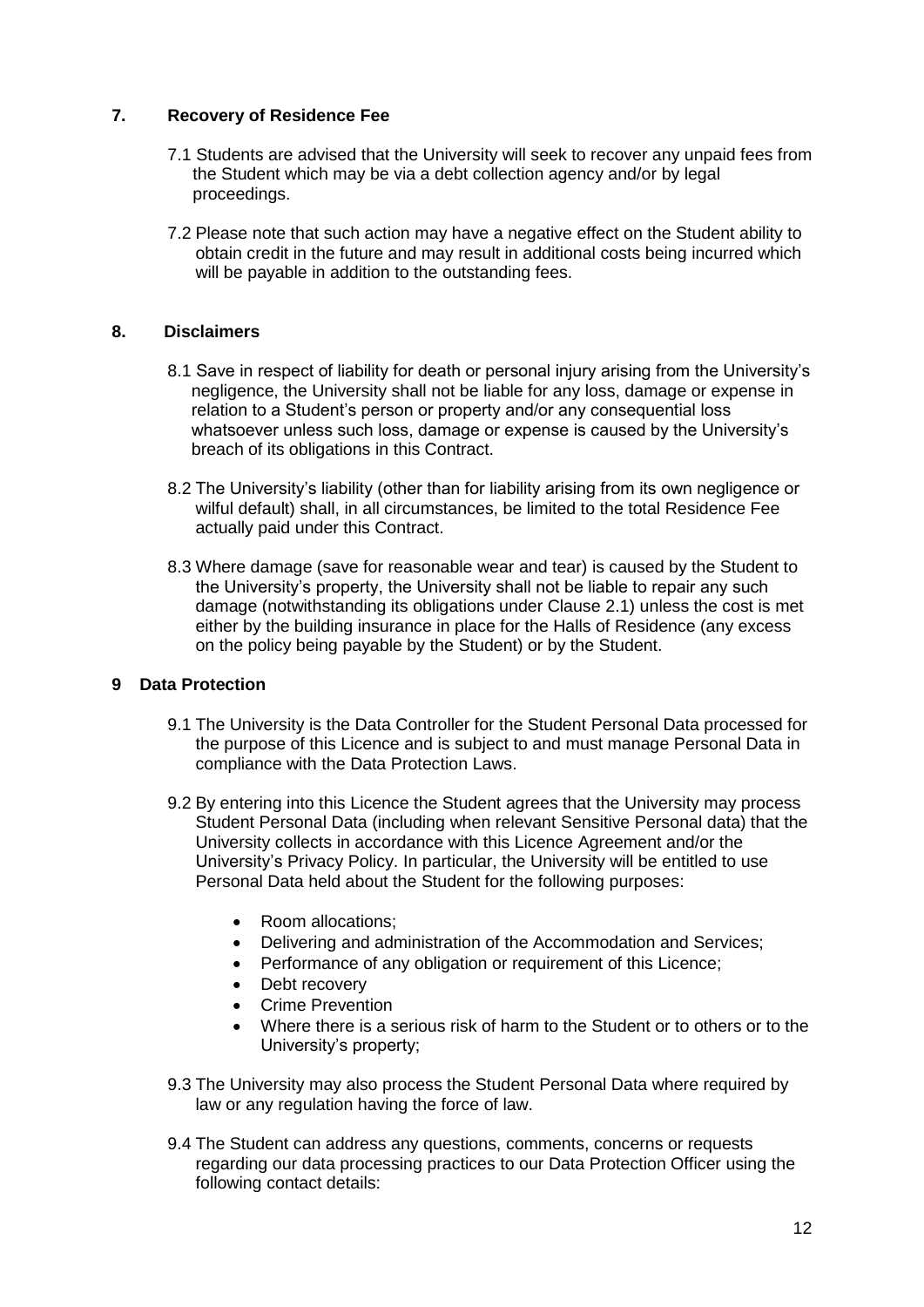By Email to: [informationmanagement@bcu.ac.uk](mailto:informationmanagement@bcu.ac.uk)

By Telephone on: +44 (0) 121 331 6725

By Post to: Data Protection Officer Legal Services & Compliance Birmingham City University Joseph Priestly Building / 3rd Floor 6 Cardigan Street Birmingham B4 7BD

## **10 Contractual information**

The University hereby provides the following information to the Student:

- 10.1 The name of the supplier of the Accommodation is Birmingham City University and its address is: Birmingham City University, The Curzon Building, 4 Cardigan Street, Birmingham, B4 7BD, United Kingdom. Tel +44(0)121 331 5191, email [accommodation@bcu.ac.uk.](mailto:accommodation@bcu.ac.uk)
- 10.2 The University will be supplying to the Student a furnished study bedroom Accommodation with lighting, heating and water supply (where applicable). Full details of the facilities are available under each Accommodation section on the website [www.bcu.ac.uk/accommodation.](http://www.bcu.ac.uk/accommodation) The duration of the Contract is for the Period of Residence unless it is terminated earlier in accordance with Clause 5.
- 10.3 The price of the Accommodation for the current year is the Residence Fee and it includes all charges for electricity, water, basic internet package and basic contents insurance.
- 10.4 The arrangements for payment are set out in the Terms and Conditions of Licence and Finance Information.
- 10.5 The Student has the right to cancel this Contract by sending written (by email) notice to reach the University within seven working days beginning on the day after the date this Contract became binding. This is the date when the Student has accepted the Accommodation through the Accommodation online acceptance process (as set out in the Accommodation Offer email) or where the Student has otherwise indicated in writing (whether by email or online) to the University that he/she wishes to enter the Contract, the date on which the Student receives written confirmation (by email) from the University that the Accommodation Offer is accepted. The University will retain the £150 advance payment.
- 10.6 For the avoidance of doubt, the Student's right to cancel this Contract does not apply once the University has started to provide the Accommodation and the Student has collected the keys and/or moved into the Accommodation.
- 10.7 The 2021/22 academic year may be affected by the COVID-19 pandemic. Any accommodation and service arrangements put in place by the University for the 2021/22 academic year will be in accordance with the latest government public health advice along with any regulations and legislation. The University reserves the right to amend the Contract from time to time in order to comply with these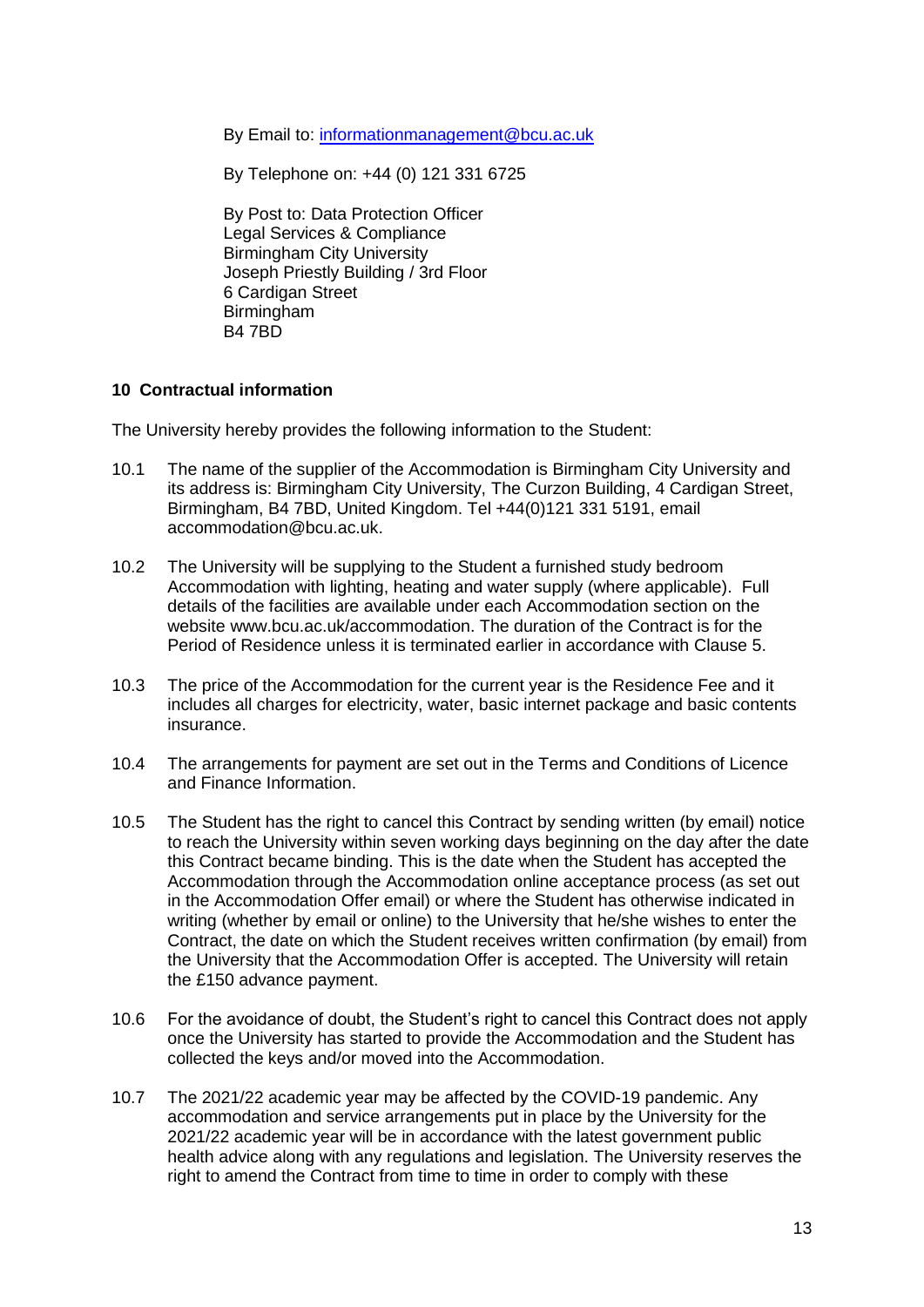regulations and legislation, and any such amendments to the Contract will be notified to the Student.

#### **11 Governing Law and Jurisdiction**

11.1 This Licence shall be governed by English Law and the courts of England and Wales shall have exclusive jurisdiction to settle any disputes arising out of or in connection with it.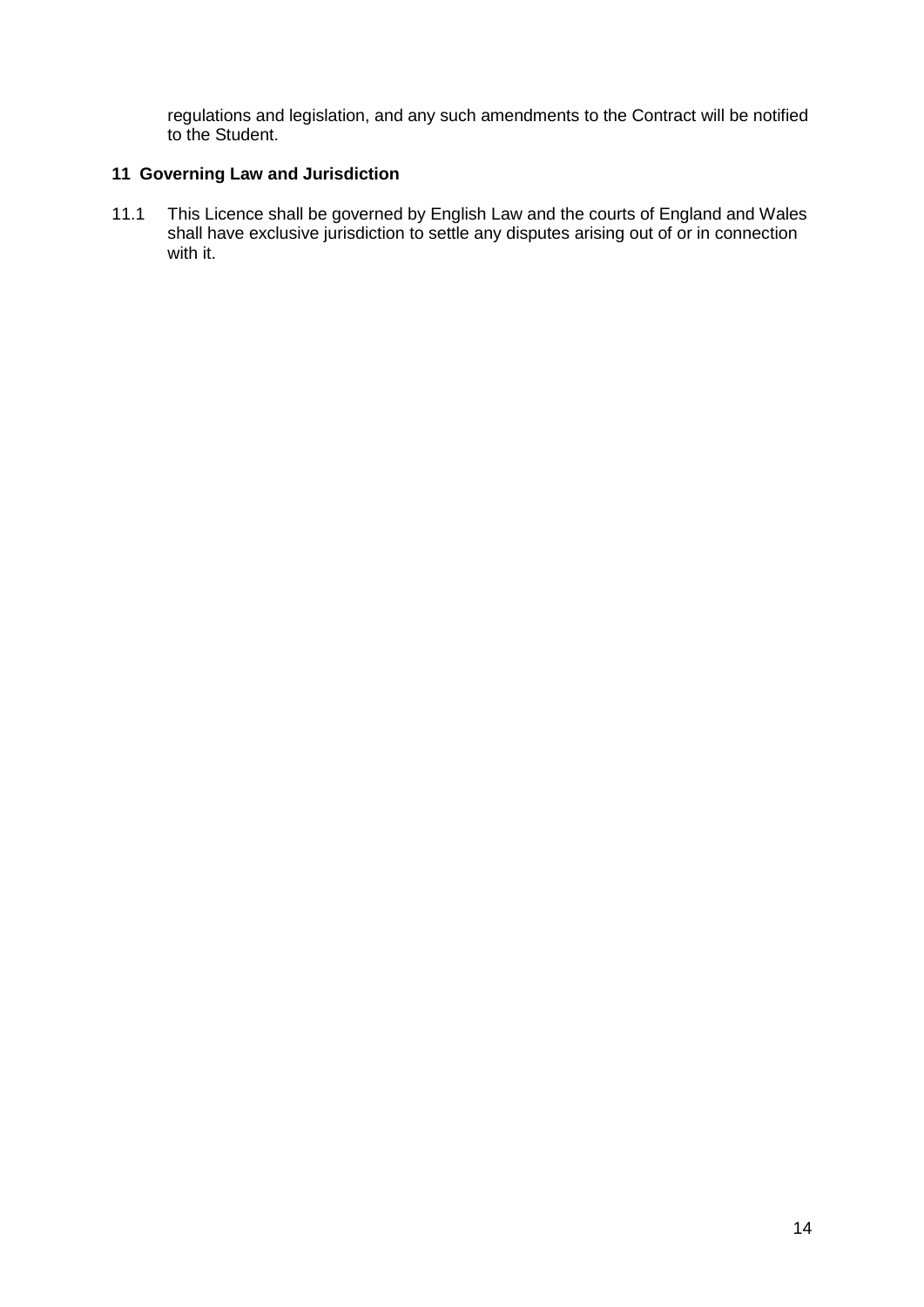# **APPENDIX**

# **Disciplinary Action**

## 1. **Investigation**

Subject to sections 4 and [5](#page-15-0) below, alleged breaches of obligations owed by a Student under the Contract will initially be investigated by Accommodation Services Team. Any person who is implicated in the alleged breach, or who is a witness, may be required to attend for interview and/or make a written statement of events. The Halls of Residence and University Campus is protected by the use of CCTV cameras, footage from which may be viewed as part of the investigation. Accommodation Services may also access electronic lock data as part of the investigation.

### 2. **Procedure**

Following investigation, a decision will be made as to a) whether the allegation(s) is/are found proven and, if so, b) an appropriate level of penalty in line with section [3](#page-14-0) below. The University's standard of proof will be the civil standard of proof which is that 'on a balance of probabilities' the facts of an allegation are more than likely than not to have happened, except in cases of criminal behaviour where the finding(s) of fact and certification of conviction of any UK or International Criminal Court or the findings(s) of a judge in any UK or International Civil Court or where the finding(s) of fact and certification of sanctions by any UK or International Police Force shall be conclusive proof that the allegation is found proven.

### <span id="page-14-0"></span>3. **Outcomes and Penalties**

In relation to any one breach of the obligations, Accommodation Services Team may impose (such right to be exercised in its absolute discretion) a penalty which will be subject to the Student's right of appeal in line with the procedure set out in section [6](#page-15-1) below. The level of sanction will depend on the circumstances of each case, the severity of the breach, whether there have been any previous breaches by that Student and whether there are any other aggravating factors or mitigating factors.

Penalties can include:

A verbal warning, a written warning, a written undertaking of future good conduct (to be effective for the duration of the Accommodation Contract), a final accommodation warning (to be effective for the duration of the Accommodation Contract) and termination by the University of the Contract in accordance with Clause 5 above.

In addition to or in substitution for the above penalties, a member of Accommodation Services Team may impose one of the following outcomes:

(i) that the Student gives an oral or written apology to any person affected by his/her actions;

(ii) that the Student provides restitution for the cost of repairs of damage, replacement or cleaning;

(iii) that the Student moves to alternative accommodation;

(iv) that the Student leaves the Accommodation by the end of any notice period provided.